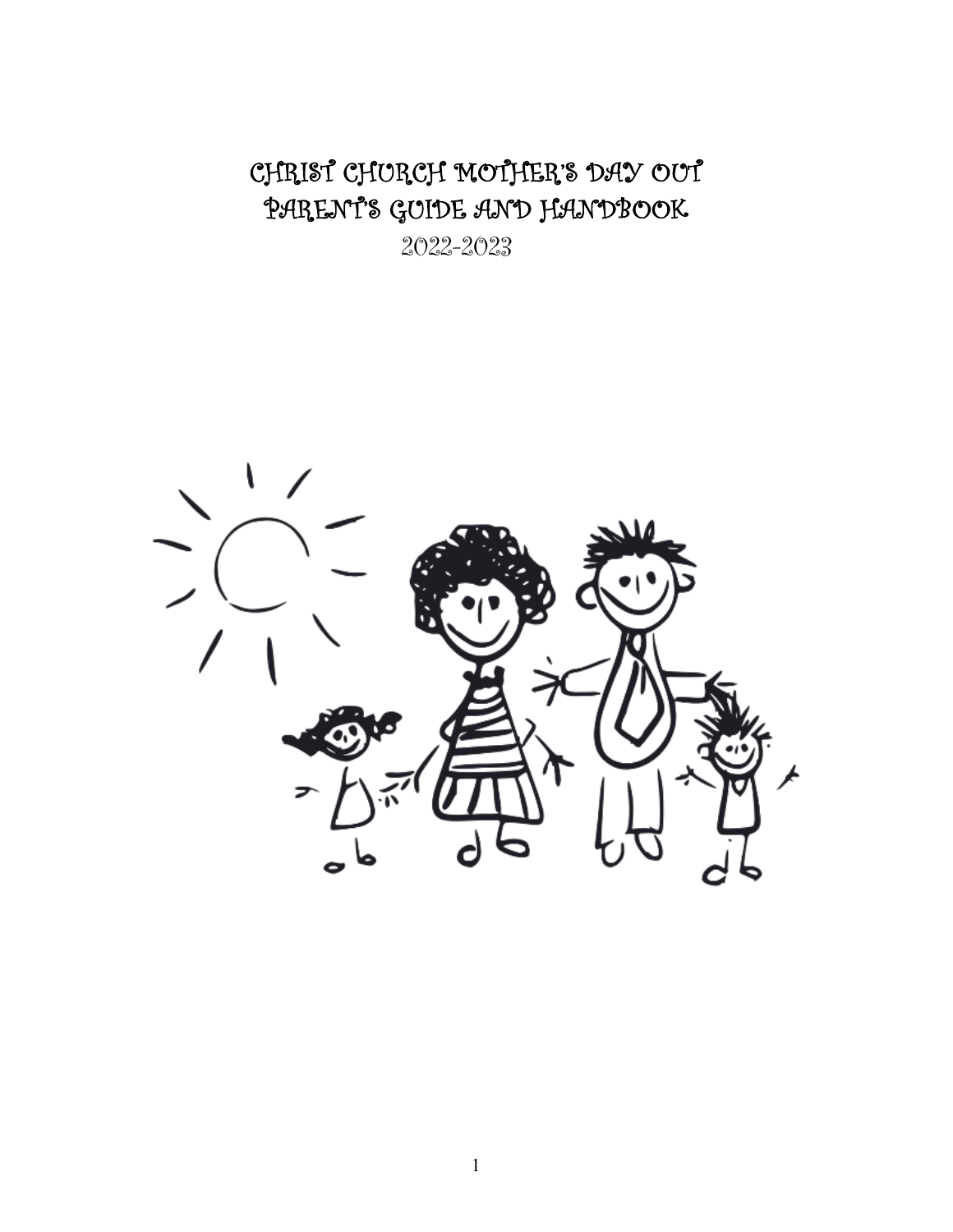A preschooler's life is just beginning, and we are honored that you have chosen us to teach and nurture your child in a loving Christian environment. This guide has been prepared to describe our basic policies and procedures. We encourage you to visit us, ask any questions and make suggestions that you may have about the MDO program. We also want parents to be a part of our Program. Your participation, cooperation, and input into the various aspects of our program are encouraged. We feel privileged to be entrusted with the opportunity to take care of your child, and the best assurance of a successful experience for your child is the close cooperation and understanding between parents, staff, and Christ Church.

#### OUR MISSION:

Our mission is to provide a safe, happy and developmentally appropriate place for children to cultivate their own unique talents during their preschool years, to develop socialization skills that will assist them in interacting in a preschool environment and to encourage an appreciation and awareness of God's love. Christ Church MDO is accredited under **ACSI** (Association of Christian Schools International). This means we are held to a high standard of quality both in our mission and in our program.

Fun is an important part of our program. An atmosphere of fun allows a child the freedom to move about, to be at work or play without undue pressures. To a child, work and play are synonymous. Our goal is for your child to leave our program with a love of learning and a curiosity about the world.

#### EXCEPTIONAL STAFF:

At Christ Church MDO, you will find our teachers are certified in education and / or experience in teaching preschool. They nurture and show God's love to your child. Our teachers receive on-going training in areas of early childhood, health and safety.

### CURRICULUM:

.

Play is seen as children's "work" or the primary way that a child learns and has meaningful experiences. Our program is therefore built around children's play and is responsive to children's interests, needs, and levels of development.

Structured activities are coupled with free exploration at various "centers". The children can choose which centers they would like to explore. The centers reinforce the theme/unit (Biblical and academic) and academic skills that are the focus at the time.

Our classrooms have several different centers such as dramatic play, painting, reading corner, puzzles, play dough, block area, housekeeping area, cognitive (academic) area, art area, sensory area, and others which children are free to explore under the guidance and supervision of our teachers. Several units of study are colors, community workers, holidays, letters, numbers, safety, shapes, and many others. Bible stories, songs, and Bible verses are incorporated into the units above.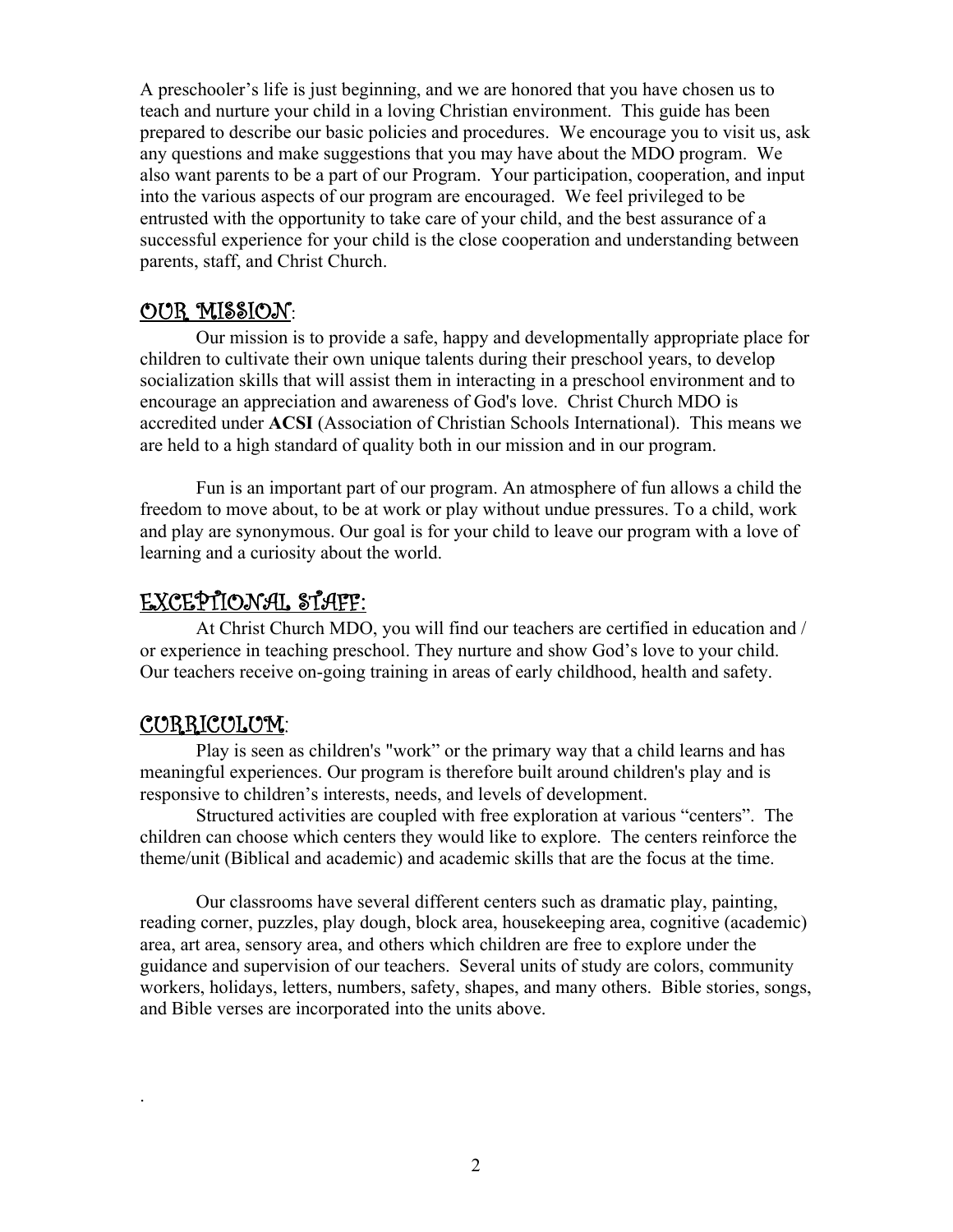#### CALENDAR:

The calendar is **closely** based on the Christ Church calendar as well as Escambia School District. Please keep your yearly MDO calendar handy for scheduled school closings. You will also receive a monthly newsletter at the beginning of each month.

COVID-19 school closings- Please know that as we continue to monitor COVID-19 in our area and school, MDO may need to close our center down as per CDC guidelines and recommendations.

### ENROLLMENT:

Enrollment is open to all children, ages 6 weeks to 4 years of age, regardless of race, national origin, religion, sex, or ancestry. To enroll your child, complete the necessary enrollment forms and return them with the required fees. The State of Florida requires every child who attends school to have a physical examination form (form 3040) completed by a licensed physician stating that the child is in good health and documentation that all immunizations (form 680) are up to date. All children must have a copy of their birth certificate, enrollment form, media release signed, family history, influenza guide pamphlet and distracted adult flyer signed. All forms must be received in the first week of school. It is state mandated that all documents must be current for a child to attend a childcare center. A child will be unable to attend school until required documents are received. NO EXCEPTIONS

Please update MDO with new forms each time your child visits his/her pediatrician. You can have the doctor's office fax over documents. Fax # (850-434- 8700)

When a class has reached its maximum enrollment, a waiting list is established. As positions become available, individuals will be contacted on a first come first serve basis. Children are typically placed in a class based on their age as of September  $1<sup>st</sup>$  of the current school year.

# Withdrawals

 If you choose to withdraw your child from the program, please give 30 days' written notification. You are responsible for paying tuition in full for the 30 days after you give notification.

# TUITION AND REGISTRATION:

There is an annual registration fee of \$125, which is non-refundable unless your child's application cannot be accepted. All grades will have a \$100 supply fee. The material and supply fees will be billed in August at the beginning of school or when the child is enrolled mid-year.

> 2 day \$300 - 3day \$350- 4 day \$400 - 5 day \$425 There is a \$25 discount for 5-day enrollments. 2:30 pick up / additional \$15 per day 4:00 pick up / additional \$25 per day

Tuition is due on the first of the month and is considered delinquent by the 10<sup>th</sup>. If tuition is not received by the **15th of the month, your child may be denied attendance from the program until payment is made. A \$50 late fee**  will be added to a delinquent account after the 10<sup>th</sup> unless a plan has been worked out with the director.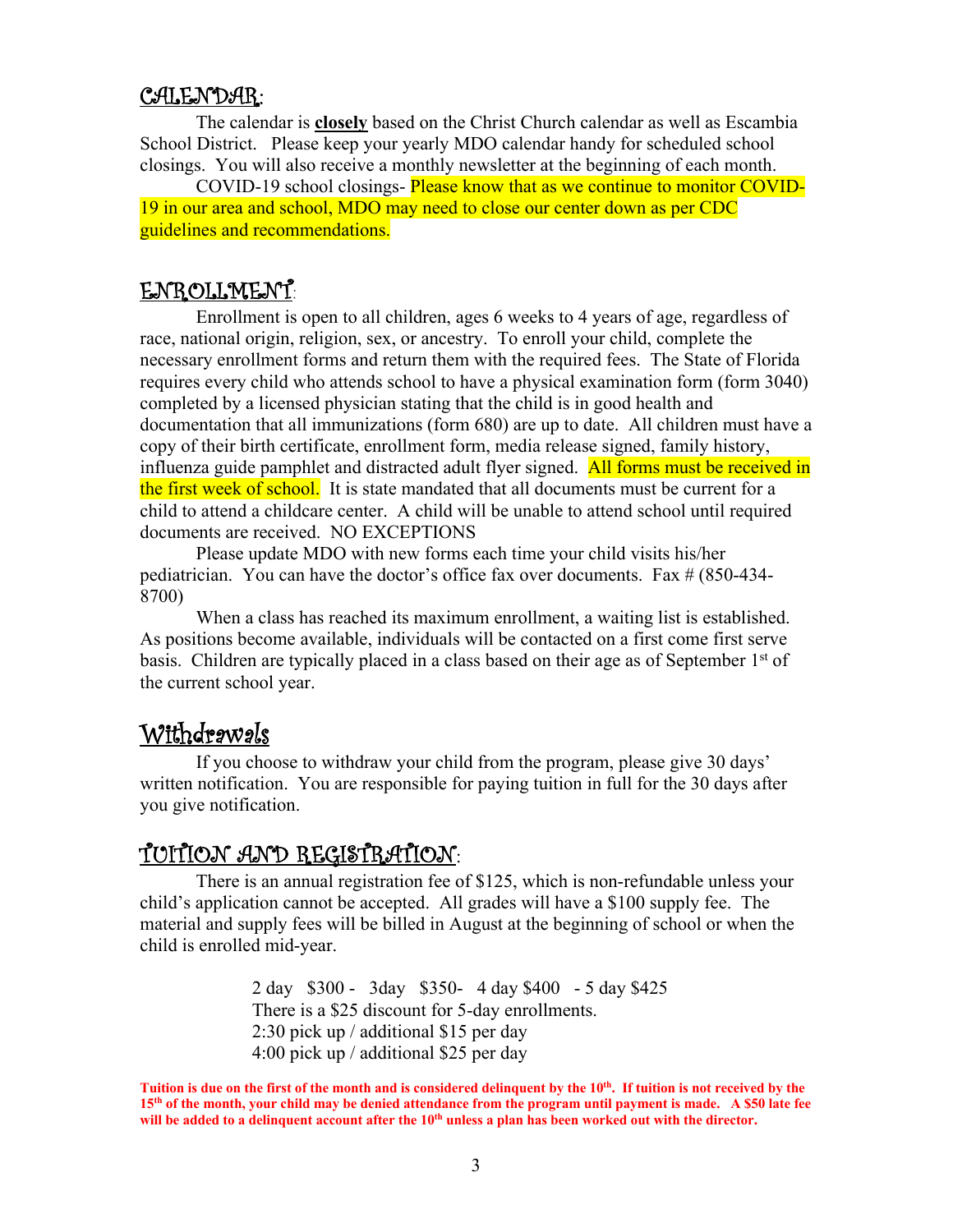# HOURS OF OPERATION and EXTENDED DAY:

 Regular school hours are from 8:00 am until 12:00 pm. After care is available from 12:00 p.m. until 2:30 p.m. at a rate of \$15 per day. Extended care is also available from 12:00pm until 4:00 at a rate of \$25 per day. You may register your child for After care and Extended care programs at the beginning of the school year. After care and Extended care costs will be included in your tuition each month. Schedules may not be switched without approval from the Director. Drop-In space may be available, but space is limited. When a slot is full, you may be placed on a waiting list. Please do not leave your child if you have not signed them up for Extended Day. Drop-In's must be approved by the Director. The cost is \$35 per day until noon, aftercare fee will be added if your pickup time is 2:30 or 4:00. Children staying in afternoon care **MUST** be picked up **PROMPTLY.** Any child not picked up by their scheduled time may be charged a late fee of \$10 and then \$1 for each minute thereafter.

# SCHOOL DAY DROP-INS:

MDO **will accept currently enrolled students for school day drop-ins, pending space availability (8am-12pm)** The fee is \$35.00 per day and will be added to your next invoice.

# ARRIVAL & DEPARTURE TIMES:

Our doors open at 8:00 a.m. Parents are welcome to wait in the sitting area located outside the classrooms. We ask that you do not enter the classrooms until 8:00 am. Please drop off and pick up your child according to the times set up by the MDO program. This makes daily planning an easier task for the staff and more importantly, it makes it easier for your child's adjustment to preschool!

*State law requires each day the parent or guardian sign and date the child's arrival and departure.*

**(Covid-19) has changed the way we enter and leave the school. During this time parents of infants and one year old children will enter through the lobby where one of our MDO teachers will check each child's temperature and escort them to their classroom. Dismissal will be in the same manner, please ring the bell and we will bring your child out to you. If your child is in the two, three or four-year old group, please use the carline on Belmont street for arrival until 8:30. After that time please bring your child through the lobby. All dismissals are conducted through the lobby.**

# AUTHORIZATION FOR PICK-UP:

Students will be released only to those adults who have been authorized by parents and listed on the student's information sheet. Picture identification will be required before release of your child to anyone other than a parent or guardian. Persons not listed **will not be permitted** to pick up your child without director authorization.

PERSONAL ITEMS/TOYS: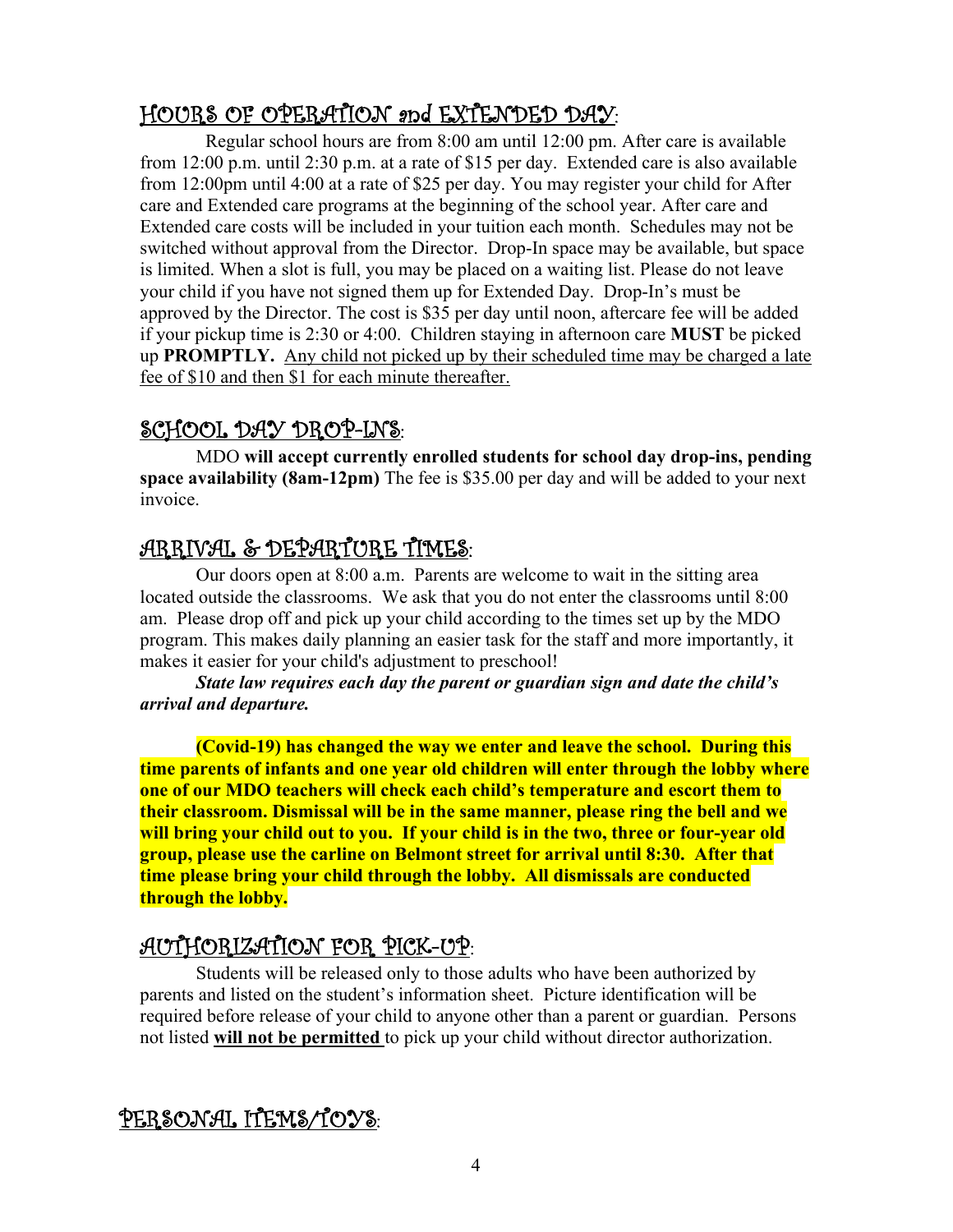Please mark all personal belongings with your child's name. This includes diaper bags, bottles, pacifiers, cups, thermoses, lunch boxes and utensils. All children need to bring an extra set of clothes to school each day in case of an accident. Since we play outside everyday (weather permitting), please be sure that your child wears appropriate seasonal clothing and shoes (preferably tennis shoes). We ask that you send your child to school in clothing that you feel comfortable knowing that it might come home dirty from art projects or play on the playground. In the Spring and Summer months, please apply sunscreen on your child **before** bringing him/her to school. Diapers/Disposable only please. We understand your choice for using cloth diapers at home and that they are good for the environment, however in the daycare/preschool setting the concerns of waste leaking out can be a serious issue. In this setting the teachers are on a diaper changing schedule unless there is an indication to do so before. The instructions for using cloth diapers is that a child should be changed immediately after urinating or risk leaking. In each classroom we have minimized the diaper odor by using a diaper genie. Cloth diapers are kept in a wet bag which can cause the children's classroom to have an unpleasant odor. For these reasons we have decided to use only disposable diapers at our facility.

Thank you in advance for your understanding.

While we realize that all children have special toy treasures, we encourage these to be left at home. Your teacher will let you know about share day.

#### SNACKS/MEALS:

## Please include in your child's school sized backpack: 2 separate snacks and one lunch clearly labeled with your child's name A filled water bottle (labeled with your child's name)

#### PARTIES/BIRTHDAYS:

We strive to maintain a Christian perspective in the celebration of various holidays. As a Christian Program, we focus on Christ's birth as the message of Christmas, God's love as we celebrate Valentine's Day, and Christ's resurrection as we discuss Easter.

Birthdays are very special occasions for children, and children can bring a special treat (no favors or gifts, please) to share with the whole class. Please contact your child's teacher in advance to make these arrangements. If your child is having a birthday party, please send invitations to preschool only if the entire class is invited.

#### HAND WASHING and Personal Protection POLICY:

We want our kids to stay healthy, we have found an encouraging method for keeping the spread of germs down is good old-fashioned hand washing! We encourage the children to always wash their hands after playing on the playground, before snack, lunch times, and after using the bathroom. Laundry is washed *daily* for clean mat sheets, crib sheets and blankets.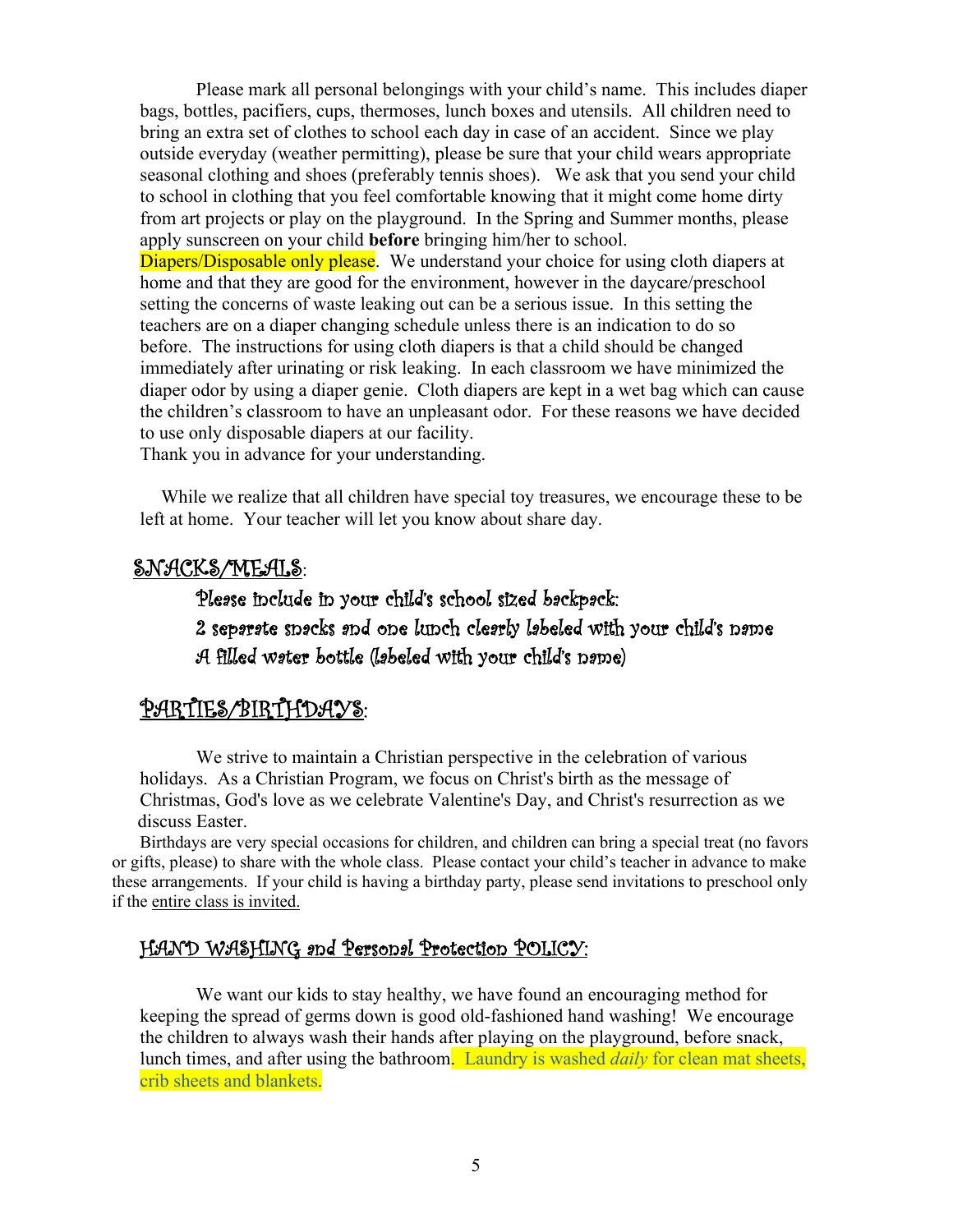## ILLNESS/INJURY POLICIES:

Please do not send a sick child to school. In fairness to others, we ask that you monitor symptoms of illness and keep your child at home if there is a risk of exposing others.

#### **COVID -19 Procedures**:

If your child or any member of your household has tested positive for COVID-19, your child is not allowed to attend school for 14 days from receiving a positive test result. Please notify the school immediately of a positive diagnosis. We follow CDC guidelines and procedures for sanitizing the school and notifying school families.

**If Your Child Should Become Sick at School,** the child will be removed from the classroom and we will contact you and let you know your child is ill. We can then arrange with you the best course of action. If, for some reason, we cannot reach you, we will then contact the people you have listed on the Emergency Contact Sheet. If the situation is an emergency, your child will get the quickest medical attention available.

**If your child is home or has been sent home with fever, diarrhea, bad cold (green/yellow mucus in nose or eyes) vomiting, please do not return your child to school until they are well. They must be fever free, diarrhea free, and vomiting free for 24 hours. In some cases, we may ask for a doctor's note to return to school. The director or teacher has the discretion to have a child stay away from school if the child appears ill.** 

**Medication:** Medication will not be dispensed at preschool. This should be done before and after preschool hours. For smaller children needing Desitin or other diaper rash creams, a note from you each day stating that it is okay for the teacher to apply will be kept in your child's folder. Please date and sign.

### BITING POLICY:

A child biting another child for the first time will be taken aside and the behavior discussed with the child by the teacher. An incident report will be filled out for each child and the parents will be informed.

If a second bite occurs, the above will be reinforced and the parents will be asked to come and pick up their child.

If a third bite occurs, the above will be reinforced, and the child will be removed from the program for a one-week waiting period at home with a parent/guardian.

If a fourth bite occurs, the child may be asked to leave the program until the next pre-school year.